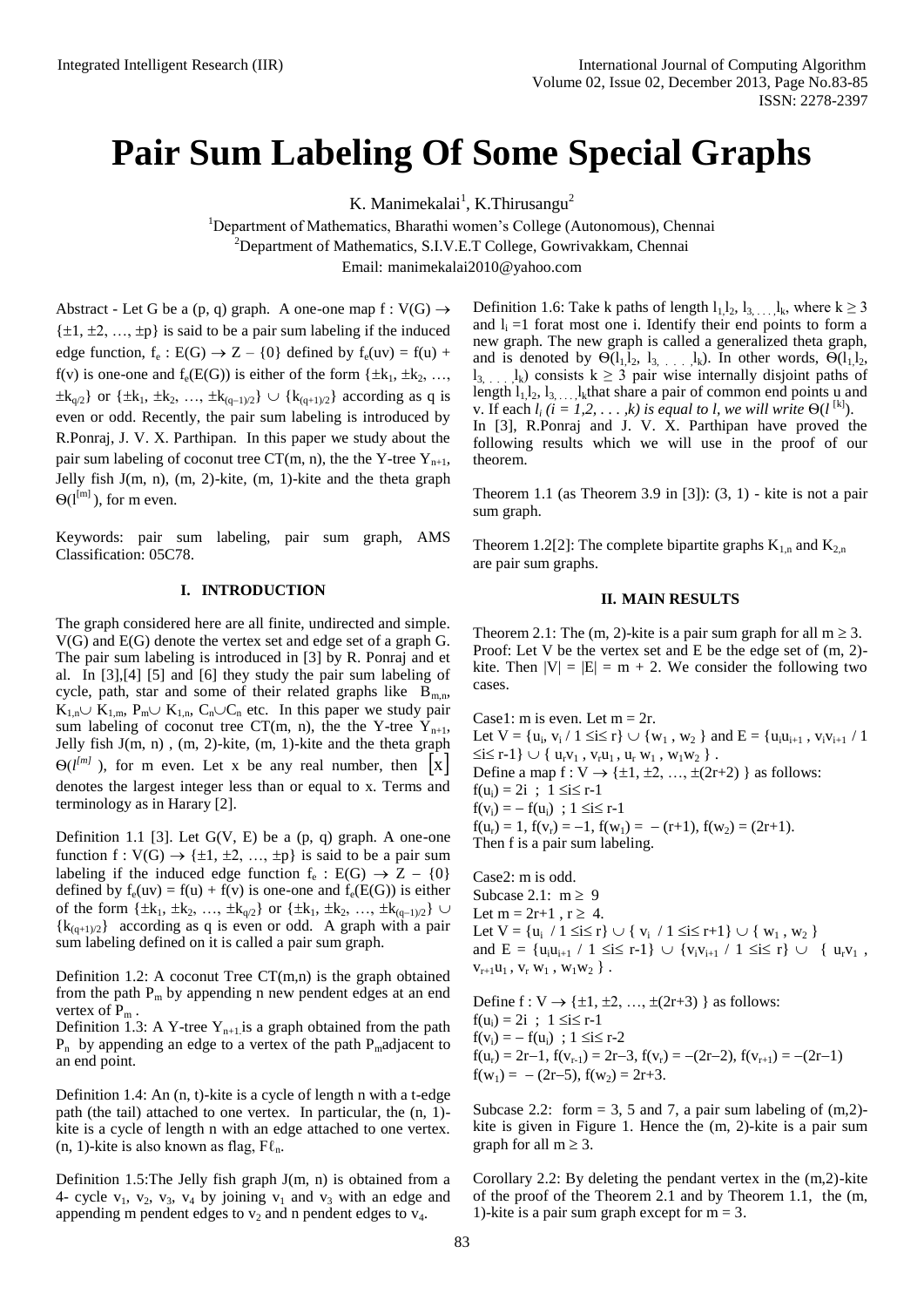

Theorem 2.3:The coconut tree CT(m, n) is a pair sum graph. Proof: Let  $G(V,E) = CT(m, n)$ . Then  $|V(G)| = m + n$  and  $|E(G)|$  $= m + n-1$ Case 1:  $m \geq 5$ 

Subcase 1.1: m is even. Let  $m = 2r$ .

Then  $V(G) = \{u_i, v_i / 1 \le i \le r\} \cup \{w_i / 1 \le i \le n\}$  and  $E(G) = \{u_r v_1, u_i u_{i+1}, v_i v_{i+1} / 1 \le i \le r-1\} \cup \{w_i / 1 \le i \le n\}$ 

Example 2.1:In Figure 2, pair sum labeling of (16,2)-kite and (17,2)-kite are illustrated.



Figure 2: Pair sum labeling of (16,2)-kite and (17,2)-kite

Define  $f: V \rightarrow \{\pm 1, \pm 2, \ldots, \pm (2r+n)\}$  as follows:  $f(u_1) = -3$ ,  $f(u_r) = 1$ ,  $f(v_r) = -1$  $f(u_i) = 2i$ ;  $2 \le i \le r-1$  $f(v_i) = -f(u_i)$ ; 1  $\le i \le r-1$  $\begin{cases} (2i+3) & ; \quad 3 \leq i \leq n \& \text{if odd} \end{cases}$  $\overline{ }$ ⇃  $\left\lceil \right\rceil$  $f(w_i) = \begin{cases} -(2i+3) \\ ; \\ 2 \le i \le n \end{cases}$  & i even 7 ;  $i = 1$ 

Subcase 1.2: m is odd. Let  $m = 2r+1$ . Then  $V(G) = \{u_{r+1}, u_i, v_i / 1 \le i \le r\} \cup \{w_i / 1 \le i \le n\}$  and  $E(G) = \{u_iu_{i+1}, u_rv_1, v_rv_{r+1}, v_iv_{i+1} / 1 \le i \le r-1\} \cup \{v_{r+1}w_i / 1 \le i \le r-1\}$ n}

Define  $f : V(G) \to \{\pm 1, \pm 2, ..., \pm (2r+n+1)\}$  as follows:

$$
f(u_i) = \begin{cases} 2(i+1) & ; 1 \le i \le r-1 \\ 1 & ; i = r. \end{cases}
$$
  
\n
$$
f(v_i) = \begin{cases} -2i & ; 1 \le i \le r \\ -1 & ; i = r+1 \end{cases}
$$
  
\n
$$
f(w_i) = \begin{cases} 2 & ; i = 1 \\ 7 & ; i = 2 \\ -(2i+1) & ; 3 \le i \le n \end{cases}
$$

Case 2:  $m \leq 4$ .

Subcase 2.1:  $m =1$ , then  $G = CT(1,n)$  is the star  $K_{1,n}$ . By Theorem 1.2 [2], G is a pair sum graph.

Subcase 2.2: m = 2, then  $G = CT(2,n)$  is the star  $K_{1,n+1}$ . By Theorem 1.2 [2], it is a pair sum graph.

Subcase 2.3:  $m = 3$ , then  $G = CT(3,n)$ . Let  $V(G) = \{v_{i} \mid 1 \le i \le 3\} \cup \{w_i \mid 1 \le i \le n\}$  and  $E(G) = \{v_1v_2,$  $v_2v_3$   $\cup$   $\{v_3w_i / 1 \le i \le n\}$ 

Label the vertices  $v_1$ ,  $v_2$  and  $v_3$  by -3,2 and -1 respectively. For  $1 \leq i \leq n$ , define  $\overline{\mathcal{L}}$ ┤  $\int$  $\overline{+}$  $-(i +$  $=$  $(i+2)$  ; i even  $(i+1)$  ; i odd  $f(w_i) = \begin{cases} i \\ i \end{cases}$ *i*

Subcase 2.4:  $m=4$  then  $G = CT(4,n)$ .  $V(G) = \{v_i / 1 \le i \le 4\} \cup \{w_i / 1 \le i \le n \text{ and } E(G) = \{v_1v_2, v_2v_3, v_1v_2, v_2v_3, v_3v_4\}$  $v_3v_4$   $\cup$  { $v_4w_1 / 1 \le i \le n$ }. Label the vertices  $v_1, v_2, v_3$  and  $v_4$  by -2,-4, 1 and 2 respectively.

For 
$$
1 \le i \le n
$$
, define  $f(w_i) = \begin{cases} 4 & i = 1 \\ -1 & i = 2 \\ -3 & i = 3 \\ i - 1 & ; 4 \le i \le n \& i \text{ even} \\ -(i + 2); 5 \le i \le n \& i \text{ odd} \end{cases}$ 

Then f is a pair sum labeling. Hence the coconut tree  $CT(m, n)$ is a pair sum graph.

Example 2.2: In Figure 3 we give a pair sum labeling of  $CT(4.7)$ .



Corollary 2. 4: For  $r \geq 3$ , the Y–tree Y<sub>r+1</sub> is a pair sum graph.